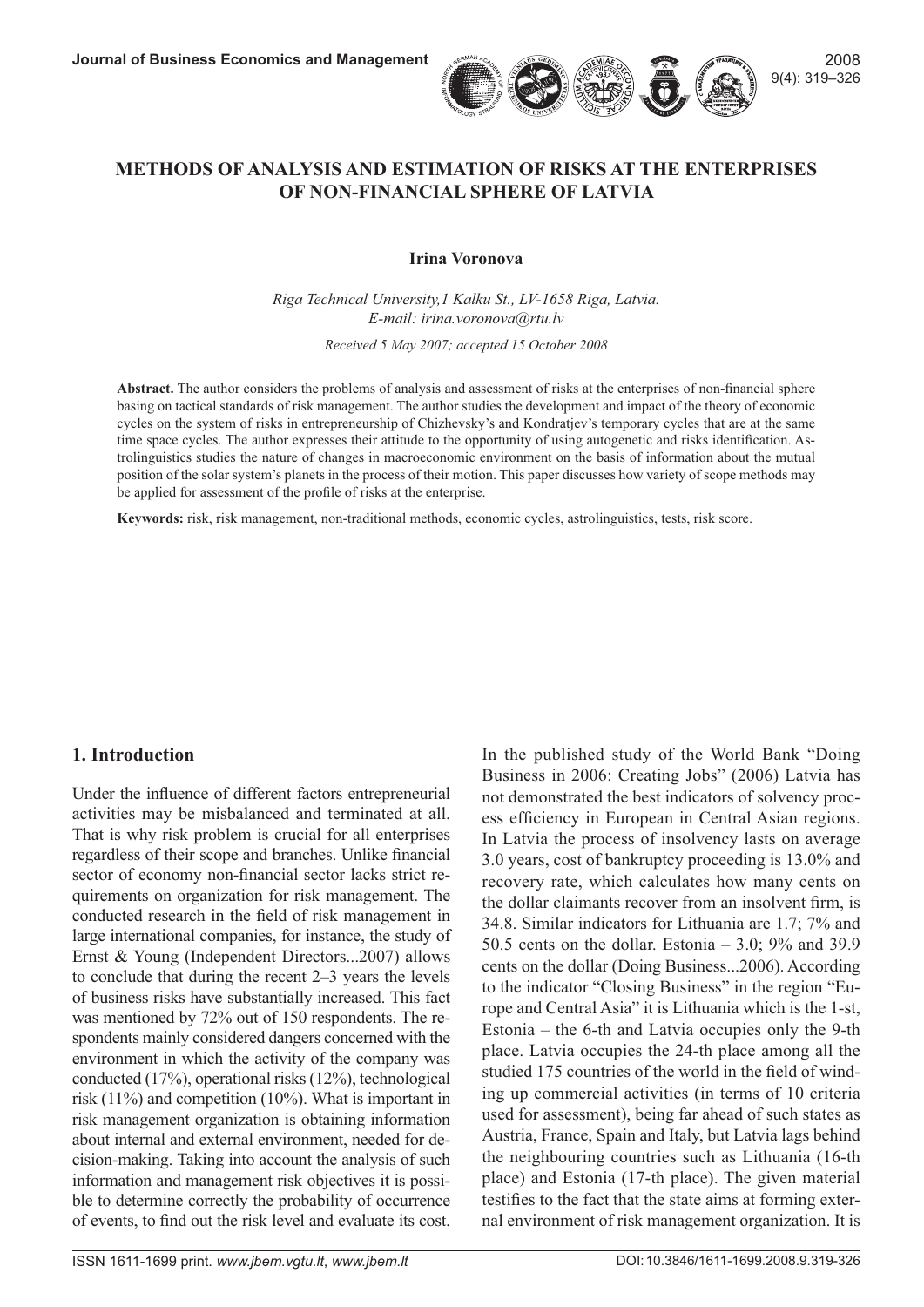possible to gain the impression about external environment risks on the basis of ratings of country risks and business environment relying on expert assessment. These famous macro-oriented models, introducing periodic editions include: BERI (Business Environment Risk Index), WPRF (World Political Risk Forecasting), ICRG (International Country Risk Guide) and Economist Intelligence Unit. Table 1 gives the characteristic country risks on the five constituents for Estonia, Latvia and Lithuania.

**Table 1.** Description of Country Risk and Business Environment of Estonia, Latvia and Lithuania (on the state of 15.07.2007) (Economist Intelligence Unit 2007)

|                                       | Estonia    |            | Latvia Lithuania |  |  |
|---------------------------------------|------------|------------|------------------|--|--|
| Country risk summary*:                |            |            |                  |  |  |
| 1. Sovereign risk                     | A          | <b>BBB</b> | <b>BBB</b>       |  |  |
| 2. Currency risk                      | <b>BBB</b> | BB         | <b>BBB</b>       |  |  |
| 3. Banking sector risk                | <b>BBB</b> | <b>BBB</b> | BBB              |  |  |
| 4. Political risk                     | A          | A          | A                |  |  |
| 5. Economic structure risk            | <b>BBB</b> | <b>BBB</b> | <b>BBB</b>       |  |  |
| Business environment ranking summary: |            |            |                  |  |  |
| 1. Value of index $**$                | 7,86       | 7,12       | 7,02             |  |  |
| 2. Global rank***                     | 21         | 35         | 38               |  |  |
| 3. Regional rank****                  |            | 6*****     | 8                |  |  |

 $AAA =$  least risky;  $D =$  most risky; \*\* 10 maximum; \*\*\* out of 82; \*\*\*\*out of 16; \*\*\*\*\*out of 17.

In 2007 international rating agencies stated that risks in the Baltic countries increased Fitch Rating introduced as index *A* (economic situation can affect finance) for Estonia and Lithuania, but Latvia was assessed as *A–*. Fitch holds the view that Latvia may become the most vulnerable and Lithuania least of all provided sudden adjustment of capital flow leading to a sharp slowdown of economic growth. In these conditions it is important to make active all the mechanisms conducive to strategic goals achievement, realize innovative decisions and increase competitiveness. These mechanisms include risk management.

However, there is a long way ahead to comprehension of the necessity of creating an exhaustive system of risk management both in the system of higher education and in the system of training the staff already working in industrial enterprises. At the large enterprises in Latvia for risk management either special units have been established or their management is conducted within the framework of the system of quality management (in case of getting or training for getting this quality management certificate). However, in both cases in risk management an active role belongs to the

system of an internal audit (Guidance of risk...2006). Despite the current progress compared with small and medium-sized enterprises it is not worth considering that non-financial sphere of enterprises started creating a comprehensive system of risk management (Enterprise-wide risk management ERM-COSO). Risk managers are not fully aware of the fact that ERM-COSO is not only an instrument which helps reduce threats but also a mechanism for establishing an environment, improving the process of decision-making which retains and increases the value of an enterprise. At present in Latvia legislative normative demands for business risk management continue to develop and improve.

### **2. Methods of risk analysis in the system of risk management in Latvia**

To deepen into the complexity of the problem of the application of methods of identification and risk analysis at the enterprises of non-financial sphere it is necessary to take into account the fact, that risk has two constituents: downside risk (threats) and upside risk (opportunities). Risk should be considered as quantitative measure of threat, as probable measure of threat, as probable measure of occurrence of technogenic or natural phenomena, as well as mathematical expectation of damage caused by accidents, catastrophes and hazardous natural phenomena.

Risk cost means possible losses of entrepreneurial costs on reduction of the value of possible losses or costs on recovering these losses and their consequences. An increasing demand for risk management encourages risk managers to carefully consider the disposition of risk at their enterprises. It is not so easy to discover and assess the range of risk at an enterprise once and for ever in the 21-st century. The range of risk changes not only after recognition of a separate kind of risk but also its composition. Changes in the risk range occur not only as a result of sudden coincidence, but also as a result of the movement of an enterprise according to its life cycle. In all cases the size of risk at an enterprise may be described with the help of the system, expressions  $(1)–(4)$ :

$$
R_t = F(R_{ef}; R_{ed}; R_{eind}; f(R_{in})),
$$
\n(1)

$$
R_{tc} = f(R_{in}) = f(R_{pi}; R_{pf}; R_{popa}; f(R_o),
$$
 (2)

$$
R_{ef} = f(T_{tco}) = f(T_{pcp} \, ; \, T_{cb} \, ; \, T_{co}),\tag{3}
$$

$$
T_{tco} \in T_{cgd},\tag{4}
$$

where  $R_t$  – the total value of the risk at an enterprise;  $R_{tc}$  – the total controlled risk at an enterprise;  $R_{cf}$  – the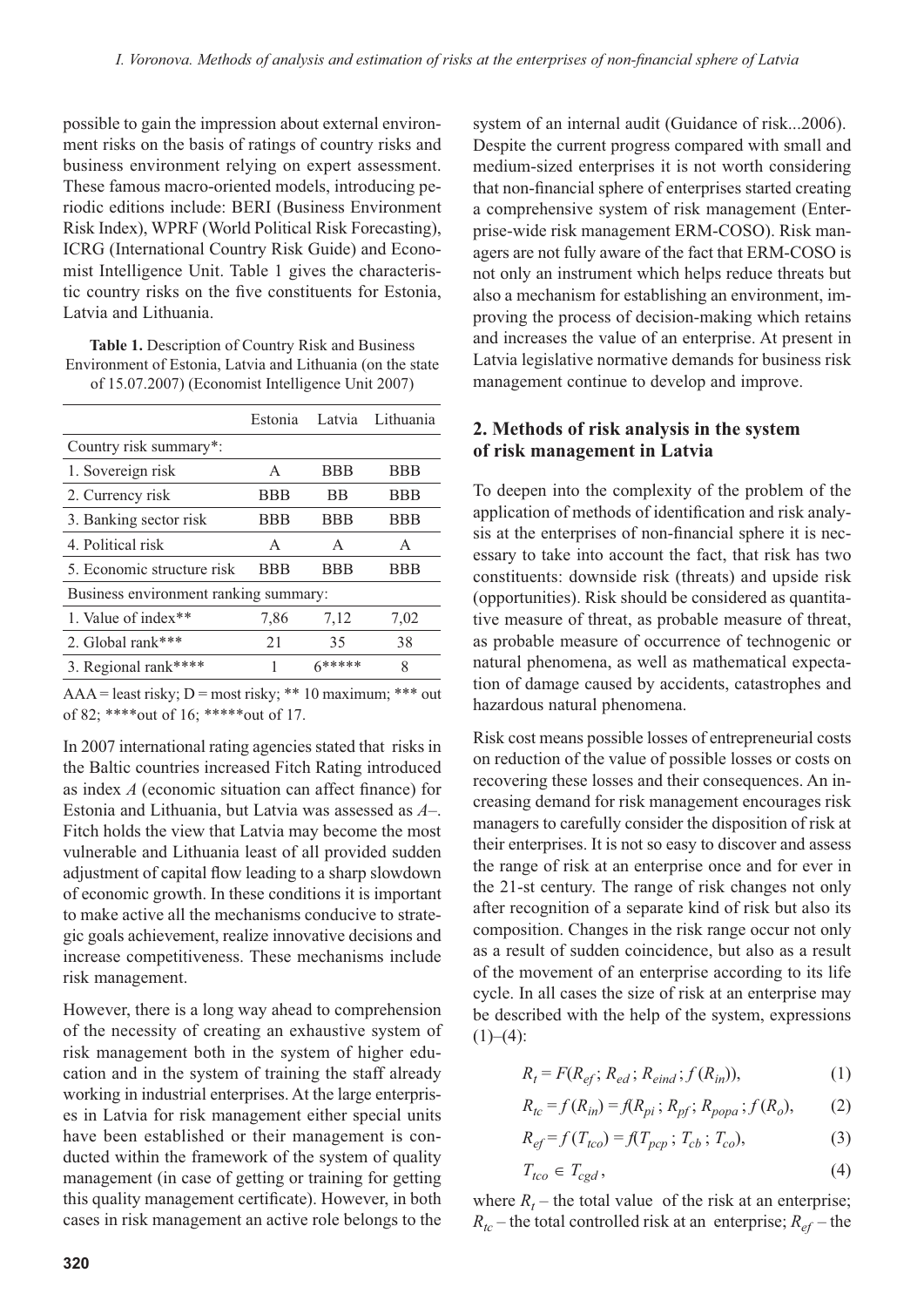value or the risk which is indicated by external factors; *Red*, *Reind* – risk value indicated by external direct and indirect factors;  $R_{tp}$  – value of risk which is indicated by the internal factors of an enterprise;  $R_{pi}$ ,  $R_{pf}$  – risk value indicated by relevant processes of investment and financing at an enterprise;  $R_{popa}$  – risk value indicated by the process of organization of production activity at an enterprise;  $R_0$  – risk value indicated by other internal factors at an enterprise;  $T_{cp}$  – product life cycle containing 8 directions;  $T_{cb}$  – branch life cycle containing 6 directions;  $T_{co}$  – life cycle of an organization containing 7 directions;  $T_{tco}$  – total life cycle of an organization;  $T_{\text{cgd}}$  – cycle of global development (Komkova, Voronova 2003).

Discovering risk factors, risks classification and their analysis, occupies an important place in entrepreneurial risk management. Risk Management is: "the culture, processes and structures that are directed towards realising potential opportunities whilst managing adverse effects" (Australian...2006). The process of risk management is regulated by tactical standards used in many countries. For example, in compliance with Australian/ New Zealand Standard AS/NZS 4360:2004 risk management process includes 8 Building Blocks: 1. Risk Management Training&Awareness; 2. Establish the Context; 3. Identify Risks; 4. Analyse Risks; 5. Evaluate Risks; 6. Treat Risks; 7. Communicate and Consult; and 8. Monitor and Review (Australian...2006). In accordance with Risk management Standard (AIR-MIC, ALARM, IRM: 2002) the process of risk management, consisting of 7 elements, will include Risk Assessment: Risk Analysis (Risk Identification, Risk Description, Risk Estimation) and Risk Evaluation (A Risk Management... 2002).

A system of risk management is a system of supporting different decision-making, aiming at reduction of the existing indefiniteness. Various methods of classification of risk assessment are available in scientific literature (A Risk Management... 2002; Order provided ...2006; Main trends of assessment...2007; Pettere, Voronova 2003), but out of all the cluster of quantitative and qualitative methods there may be singled out 3 groups of methods: expert method, statistical and special coefficient methods (Fig. 1) (Order provided...2006; Main trends of assessment...2007; Pettere, Voronova 2003). Very frequent is a combination of quantitative and qualitative methods of risk assessment, in this case it is possible to speak about a semiquantitative assessment method. It is possible to distinguish the most commonly applied methods of risk assessment in the field of their application for analysis (identification, description and estimation) and com-



**Fig. 1**. Most frequently used methods of the assessment of the risk of entrepreneurial activities and spheres of their application (Pettere, Voronova 2003)

parison of different kinds of risk (risk evaluation). For example, methods of assessment of any risks: STEP/ PEST and SWOT analysis, environmental threats and opportunities matrix (ETOM),"SO-What" analysis, modelling of interrelations, event tree analysis, decision making in the risk conditions and indefiniteness, statistical inference, life cycle of various elements of an organization (length of existence, important factors), analysis of financial coefficient, scenario method. Technologies of negative risks (hazards) assessment may be exemplified by: threat analysis, a tree of errors, FMEA analysis (Failure Mode & Effect Analysis). Methods of positive risks assessment are: methods of marketing impact, research and development, testing marketing, business effect analysis and Value at Risk. Methods of risk analysis depend on the branch of enterprise and kinds of risk. Table 2 gives examples of the methods of the analysis of industrial risk depending on the stage of the life cycle of an enterprise, having hazardous production.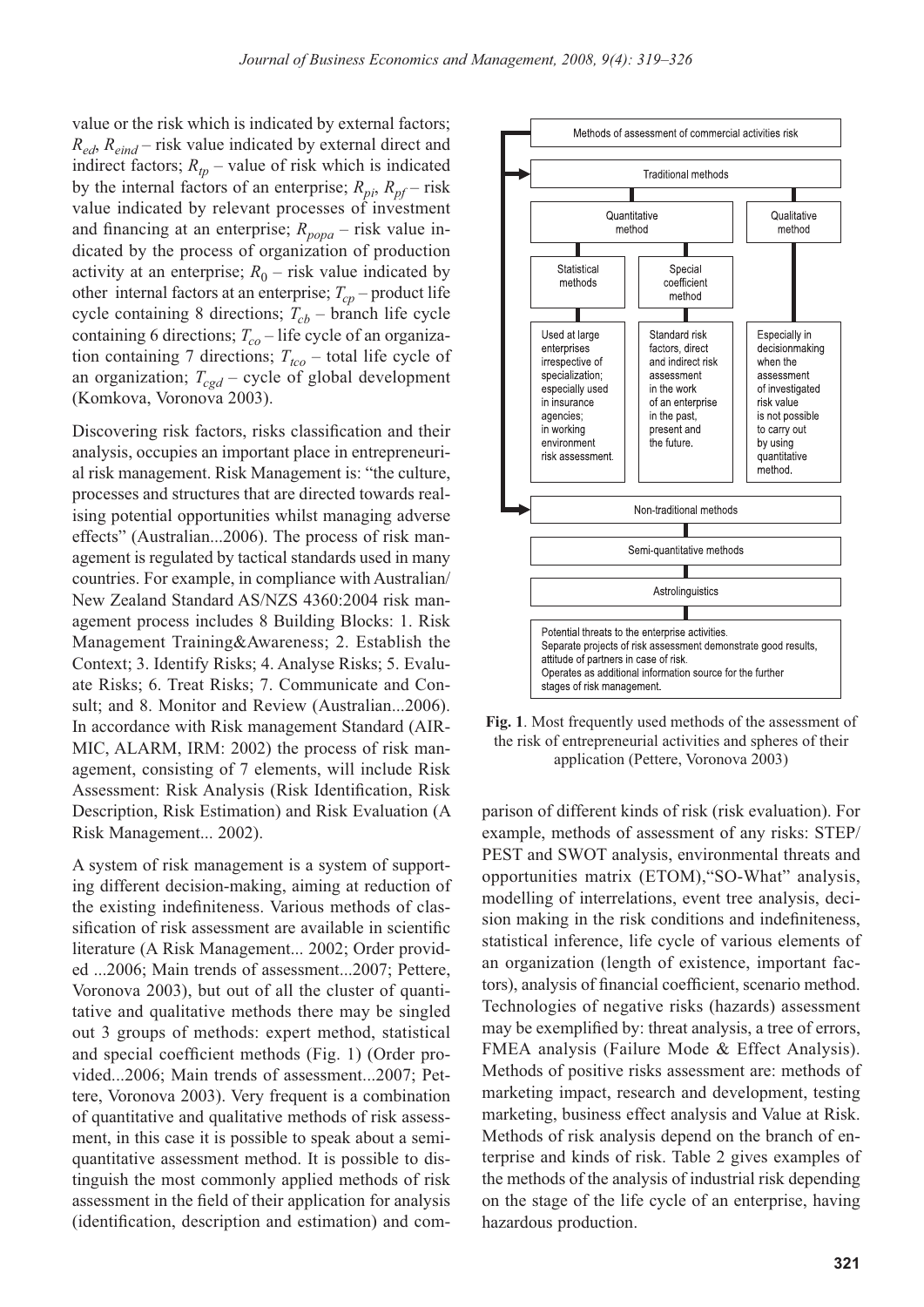| Method of Analysis                             | Stages of the life cycle<br>of enterprise |                             |          |          |          |
|------------------------------------------------|-------------------------------------------|-----------------------------|----------|----------|----------|
|                                                | 1                                         | $\mathcal{D}_{\mathcal{L}}$ | 3        | 4        | 5        |
| What – If                                      | $\pm$                                     | $^{++}$                     | $^{+++}$ | $^{+++}$ | $^{++}$  |
| Check list                                     | $\pm$                                     | $^{++}$                     | $^{++}$  | $^{+++}$ | $^{++}$  |
| Hazard and Operability<br>Study – HAZOP        | $^+$                                      | $^{+++}$                    | $^{++}$  | $^{++}$  | $^{+++}$ |
| Failure Mode and<br><b>Operability Study</b>   | $\pm$                                     | $^{+++}$                    | $^{++}$  | $^{++}$  | $^{+++}$ |
| Fault Tree Analysis and<br>Event Tree Analysis | $\pm$                                     | $^{+++}$                    | $^{++}$  | $^{++}$  | $^{+++}$ |
| <b>Ouantitative Risk</b><br>Analysis           |                                           | $^{+++}$                    | $^{+}$   |          |          |

| <b>Table 2.</b> Recommendations on the application of methods |
|---------------------------------------------------------------|
| of risk analysis at different stages of life cycle            |
| of the enterprise, having hazardous production                |
| and calculate their cycle                                     |

Note: Stages of the life cycle of an enterprise having hazardous production: 1) choice of location of enterprise; 2) projecting; 3) Introduction into operation; 4) exploitation; 5) reconstruction,  $+$  – least suitable method of analysis;  $++$  – recommended method;  $++-$  the most suitable method.

The methods of assessment of working environment risks, recommended for application at the enterprises of Latvia are stated in detail in the study "Main trends of assessment of working environment risks" (Main trends of assessment...2007).

# **3. The place of traditional and non-traditional methods of risk analysis in the system of risk management in Latvia**

Besides the traditional methods of identifying and assessing risk nowadays, non-traditional methods may be used as well. One of the non-traditional methods of risk identification is astrolinguistics. The author expresses her opinion in relation to risk assessment by applying such a non-traditional method as astro-linguistics (Schumpeter 1939; Zalozneva 2007). Application of different astrolinguistic methods, investigation of social-economic cycles and occurring crises in a span of time have a range of values: worked out mathematical models and instruments to observe the movement of the planets and calculate their cycle.

There is proof that the Solar system planets cycles provide an opportunity to discover changes in social and economic development trends. The latter circumstance may be used in doing SWOT analysis of large enterprises projects. Introduction of astrological methods for investigation of economic cycles and risk is aggravated by the fact, that there exist few special researches with practical application in making urgent forecast and unsatisfactory exactness. There is strong prejudice against risk assessment from the economic point of view especially by management personnel, who consider it as "rubbish".

Astrolinguistics holds the view that at a certain moment of time all the objects undergo processes which are subject to uniform rules. Astrolinguistics is based on astrologic symmetry, the principle of holographic information and genetic unity in everything. Astolinguistics means that at a certain moment of time there are activities in all objects which are subject to unified laws. These processes can be described by means of astrological symbols and operated on the basis of the principle of symmetry, which is a universal principle of construction and cognition of the world. Horoscope is an instrument in establishing correlation between space and time. Horoscope is a mathematical model which is like a circle of eclipse on which the position of the planets at a certain period of time is fixed for a given geographic place on the Earth.

Astrolinguistics does not consider laws within a year or month but in the framework of time, that corresponds to the cycles of the activity of the Sun. It was A. Chizhevsky who first discovered periodic changes in the sun activities. Later on an economist N. Kondratjev discovered economic cycles. In 1939 an American J. Schumpeter published a book "Business activities cycles" (1939) and Kondratjev's discovery became famous in the business world. Cycle theory has existed for 2.5 thousand years. Greek philosophers discussing accumulation of empiric knowledge made an attempt to describe cycles which clearly manifested and participated in the development of nature and humanity. At the beginning the cycle was demonstrated like a circle with the same movement phases. At present according to R. Mougle data since 1940 around 5000 cycle phenomena of different types have been discovered (Mougle 1995). For instance, Kutchin's cycles with a length of 3–5 years concerned with a relative value of material resources reserves at enterprises; schools of Dzagler's cycles, lasting 7–10 years appearing as a result of interaction of different credit-monetary factors; S. Kuznets' cycles with a length of around 29 years, resulting from the terms of reproduction in building. A. Chizhevsky discovered 22 and 11-year cycles of the Sun activity. The cycles discovered by N. Kondratjev (long-wave cycles) lasted 45-50 years (Jakovec, 1999; Mougle 1995; Schumpeter 1939; Risk Management...2000), sprung as a result of structural reconstruction of the technological base of public production. Theoretical conceptions of long waves are im-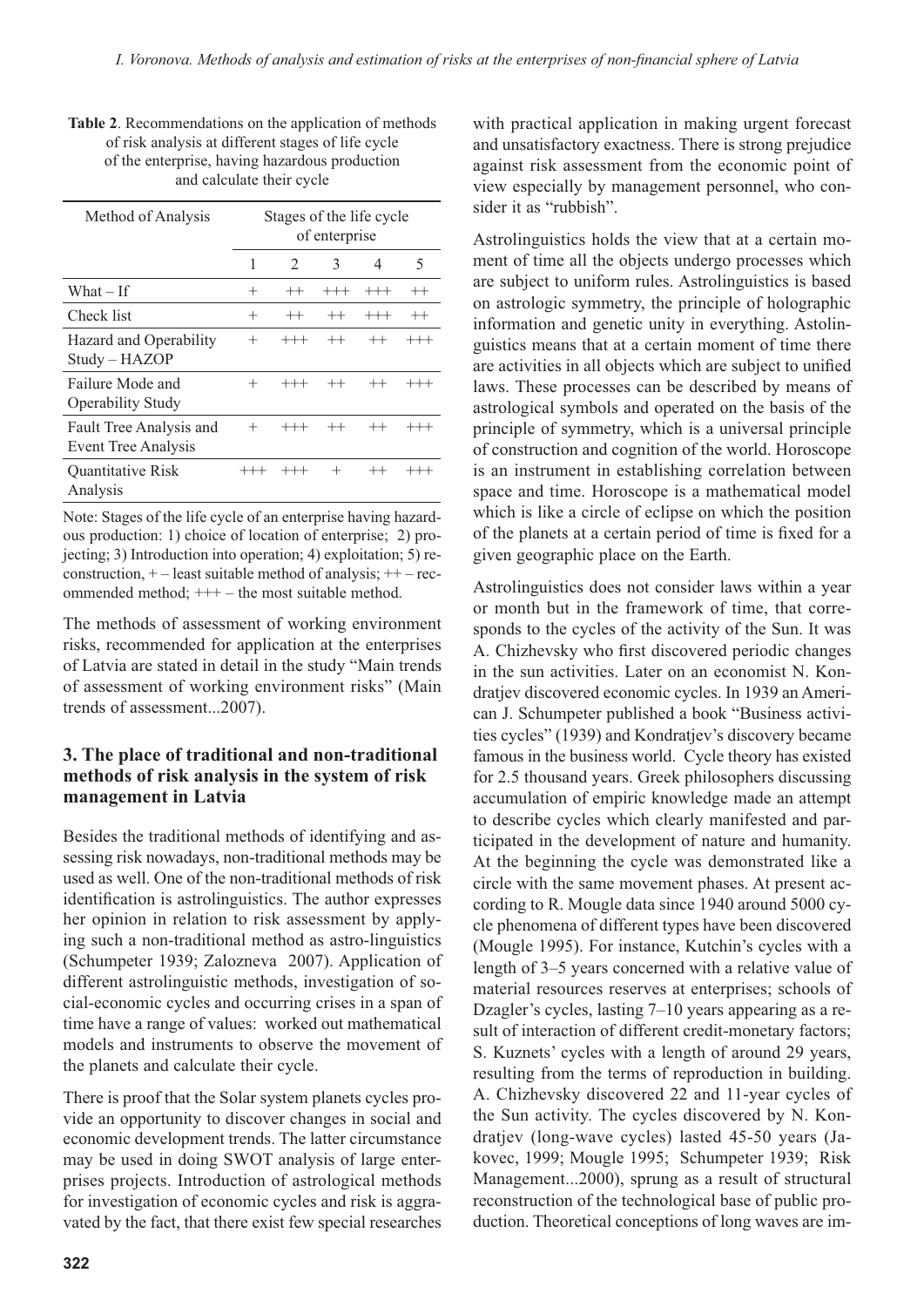portant in the way, that they give a necessary basis for the assessment of economic situation and the forecast for the future. Every 5–6, 11, 16–17, 22, 45–67 years the waves of the Sun activity pose enterprises against a choice and the results depend on their own: whether they will be able to improve their activity (life) or will lose everything achieved in the previous years. For practical purposes it is reasonable to deal with various digital characteristics in economic cycles periodization in order to be more precise in stating risk factors coming from internal environment when entrepreneurs are planning their business activity. However, there are few practical studies on assessment of the cycle length of the development of separate enterprises. To assess risk groups by means of traditional risk investigation methods it is possible to use astrolinguistic methods, combining different methods of risk assessment, it is worth developing common strategy of risk management. To make risk management in entrepreneurship more effective it is necessary to carry out analysis of changes in nature and also analysis of social-economic changes and make a forecast by means of astrolinguistic analysis. To make a fast and qualitative astrolinguistic analysis it is necessary to work out a special computer programme, which unites astrolinguistic calculations, used by risk managers in the analysis of risk factors. Besides the assessment of technical aspects of risk, successful use of non-traditional methods, it would be reasonable to overcome the prejudice of the potential users against such astrological results.

The world practice gives plausible examples of successful application of economic astrology in economy and finance management, for instance, V. Angermeyer in his study "Economic astrology  $-$  economy and finance from the cosmological point of view". Using astrology he predicted stock exchange collapse in 1987 and economic crisis of the autumn of 1989. The author's practical experience in using astrolinguistics for the discovery of entrepreneurial risk in Latvia, testifies to the application of only separate devices of astrolinguistics mainly in the assessment of social risks, risks concerned with an individual as such, e.g. the assessment of potential of professionalism of separate employees (Budjashkina 2002; Zalozneva 2007).

### **4. Discovery of the risks at the enterprises**  of non-financial sphere by using test system

It is the system of financial ratios that is commonly used to identify and analyse financial risks at the enterprises of non-financial sphere. Their application in general gives good results but the length of the life

cycle of an enterprise for different countries in various branches differs. However, the curve of the life cycle consisting of individual stages each of which describes the dependence of an enterprise on external and internal conditions, occurring at a certain time span, will be identical for economic subjects. Each stage has specific groups of financial risks, affecting the operation process of an enterprise. Table 3 introduces organizationaleconomic peculiarities of the operation of an enterprise at different stages of its life cycle. Fig. 2 gives an interrelation of the levels of business activity and financial risk entailing the financial risk depending on a stage. At the introductory stage an enterprise from the point of view of financial risk is more prone to the impact of external factors.

**Table 3.** Organizational and economic peculiarities of the functioning of an enterprise at its various life cycles

| Stages of<br>enterprise<br>ife cycle. |                                                                                                                         | external factors<br>Jependence or | ependence or<br>nternal factors |
|---------------------------------------|-------------------------------------------------------------------------------------------------------------------------|-----------------------------------|---------------------------------|
|                                       | Introductory A large share of loan<br>capital, great finan-<br>cial risk, low profit-<br>ability indicators             | Strong                            | Poor                            |
| Growth                                | Optimal financial<br>risk, high produc-<br>tion risk, high profit-<br>ability indicators                                |                                   | Moderate Moderate               |
| Maturity                              | Optimal common<br>risk, high profita-<br>bility indicators,<br>reduction of working<br>capital turnover indi-<br>cators | Poor                              | Strong                          |
| Decline                               | High common risk,<br>low profitability indi-<br>cators, turnover and<br>solvency indicators                             | Poor                              | Strong                          |



Fig. 2. Potential development of financial risk for enterprise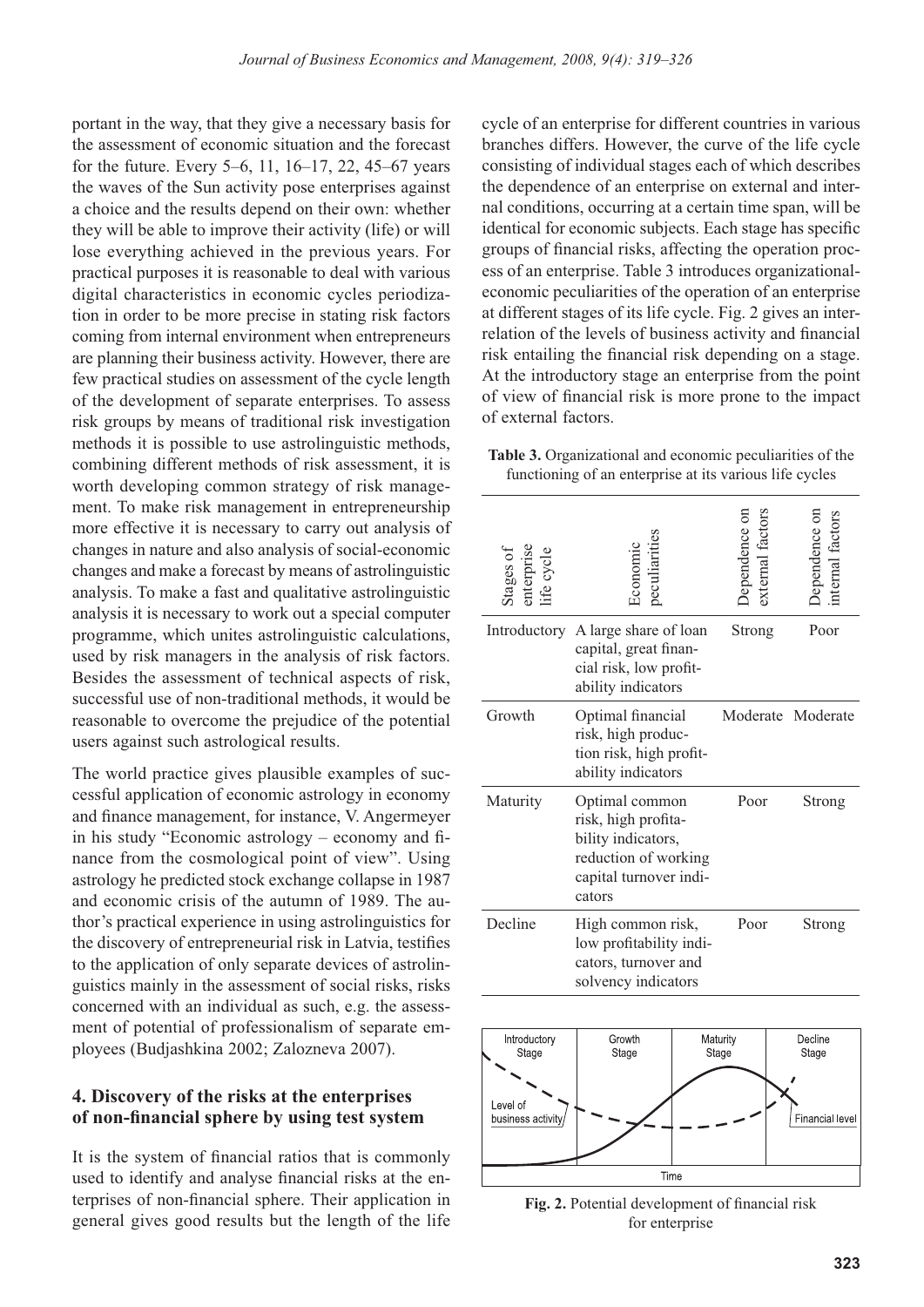Taking into account that an enterprise can control only internal factors (the first, the second... in sequence) at this stage it is needed to control a share of loan capital, profitability of main activity and liquidity indicators. However, because of instability of stability indicators at a given stage the further factors are the indicators of the efficiency of the main activity of the enterprise, volume of sales production, cost value. It is important to assess their dynamics.

Depending on the change in time of profit from sales and cost value, there will be level of financial risk. At the stage of the assessment of the risk of enterprises being at introductory stage in addition to the above –mentioned indicators it is necessary to take into consideration the condition of financial stability of an enterprise functioning. At the growth stage, a rapid increase occurs in profit and stabilization of financial indicators of relation to equity and loan capital. The profit is capital. The profit is considered as past growing dynamics of indicators. It is possible to assess the level of financial risk of an enterprise at this stage on indicators of relation to equity and loan capital. The profit is considered as fast growing, dynamics of volume of sales is positive. At the maturity stage an enterprise operates in full

swing, the indicators are stable but due to increasing competition and wearing out of capital may shift to the decline stage. In this case it is necessary to control the volume of sales and the turnover of assets will testify to the reduction of competitiveness of production and increase stock. At this stage it is not possible to judge about the level of the financial risk of the enterprise according to the indicators of cost value and profits from sale, as there may take place a strategy of renovation of assets which may tell on the indicators, but not always means the increase of the financial risk of the enterprise. The occurrence of crisis can be predicted according to its probability and impact. To discover financial risk by using publicly available information more frequently methods of special coefficients are applied.

Test task. To discover the signs of the financial risk of an enterprise in the short time period, taking into account the organizational and economic features of its functioning at different stages of life cycle. *General description of a test*. During the test analytical relations are calculated, which characterize proper signs of financial stability at different stages if an enterprise is at different life cycles (Tables 4, 5 and 6). The au-

**Table 4.** Determination of level of financial risk of enterprise, being at the introduction stage

| Level of financial risk                      | Evaluation indexes                           |                         |                        |  |
|----------------------------------------------|----------------------------------------------|-------------------------|------------------------|--|
|                                              | Coefficient of coverage<br>of capital assets | Dynamics of indexes     |                        |  |
|                                              |                                              | Profit from realization | Cost value per unit    |  |
| 1. Minimum                                   | $K_{ca} \geq 1$                              | $P_p(t) = P_p(0) + at$  | $I_p(t) = I_p(0) - at$ |  |
| 2. Middle                                    | $K_{ca} \geq 1$                              | $P_p(t) = P_p(0) + at$  | $I_p(t) = I_p(0) + at$ |  |
| 3. High                                      | $K_{ca} \leq 1$                              | $P_p(t) = P_p(0) - at$  | $I_p(t) = I_p(0) - at$ |  |
| 4. Situation of appearance of financial risk | $K_{ca}$ < 1                                 | $P_p(t) = P_p(0) - at$  | $I_p(t) = I_p(0) + at$ |  |

| Level of financial risk                      | Evaluation indexes                              |                                                       |                                                         |                       |  |
|----------------------------------------------|-------------------------------------------------|-------------------------------------------------------|---------------------------------------------------------|-----------------------|--|
|                                              | Coefficient of<br>coverage of<br>capital assets | Borrowed on<br>equity terms<br>coefficient – $K_{he}$ | Dynamics of indexes                                     |                       |  |
|                                              |                                                 |                                                       | Borrowed on equity<br>terms coefficient                 | Financial<br>leverage |  |
| 1. Minimum                                   | $K_{ca} \geq 1$                                 | $K_{he} \leq 1$                                       | $K_{he}(t) = K_{he}(0) - at$ $FL(t) = FL(0) + at$       |                       |  |
| 2. Middle                                    | $K_{ca} \geq 1$                                 | $K_{he} \geq 1$                                       | $K_{be}(t) = K_{be}(0) - at$ $FL(t) = FL(0) - at$       |                       |  |
|                                              | $K_{ca} \geq 1$                                 | $K_{he} \leq 1$                                       | $K_{b\rho}(t) = K_{b\rho}(0) + at$ $FL(t) = FL(0) - at$ |                       |  |
| 3. High                                      | $K_{ca} \geq 1$                                 | $K_{be} \geq 1$                                       | $K_{he}(t) = K_{he}(0) + at$ $FL(t) = FL(0) - at$       |                       |  |
|                                              | $K_{ca}$ < 1                                    | $K_{he} \leq 1$                                       | $K_{he}(t) = K_{he}(0) - at$ $FL(t) = FL(0) + at$       |                       |  |
|                                              | $K_{ca} \leq 1$                                 | $K_{he} \geq 1$                                       | $K_{be}(t) = K_{be}(0) - at$ $FL(t) = FL(0) + at$       |                       |  |
|                                              | $K_{ca} \geq 1$                                 | $K_{he} \leq 1$                                       | $K_{he}(t) = K_{he}(0) + at$ $FL(t) = FL(0) + at$       |                       |  |
| 4. Situation of appearance of financial risk | $K_{ca}$ < 1                                    | $K_{he} \geq 1$                                       | $K_{b\rho}(t) = K_{b\rho}(0) + at$ $FL(t) = FL(0) + at$ |                       |  |

Table 5. Determination of level of financial risk of enterprise, being at the growth stage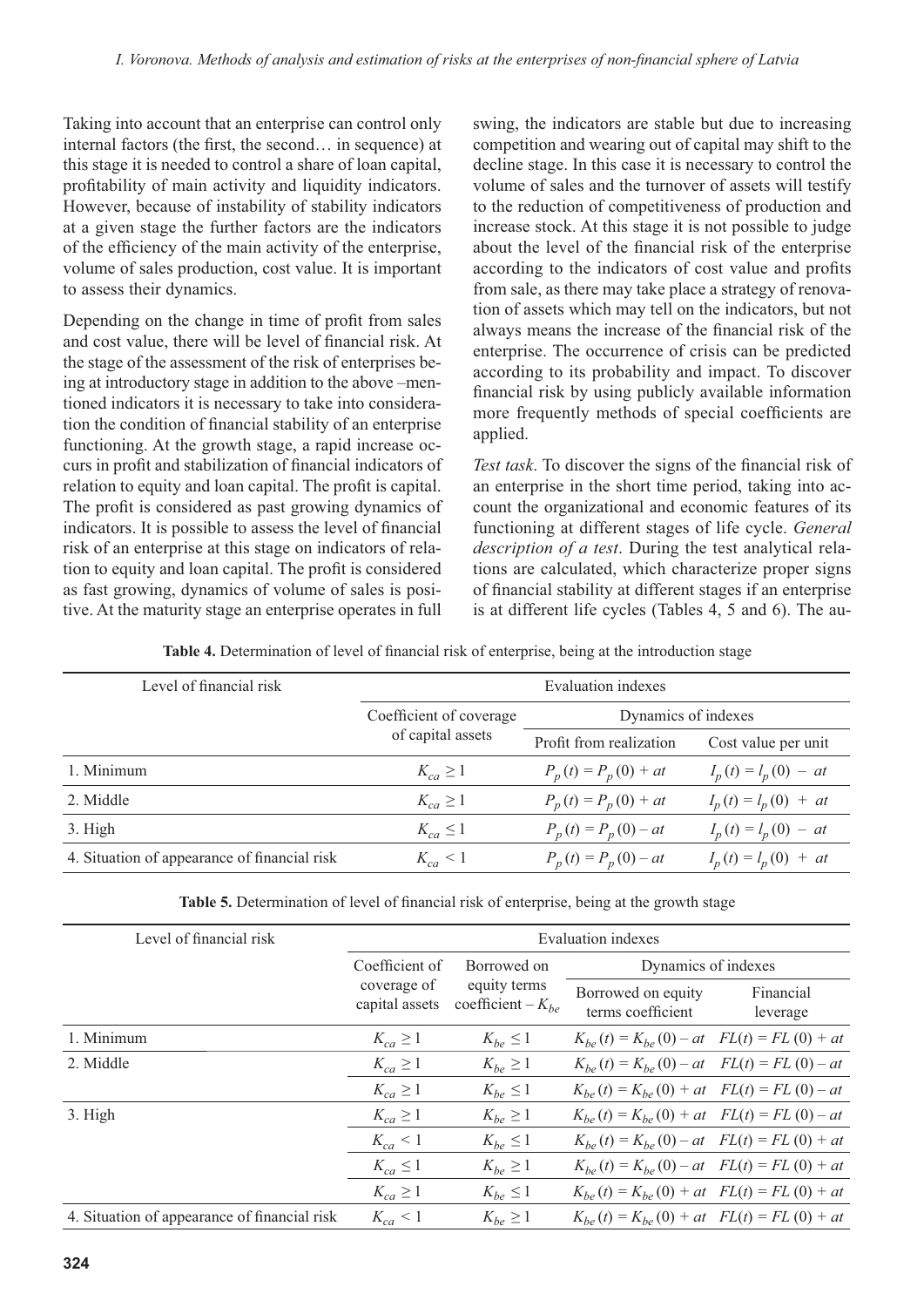| Level of financial risk                      | Evaluation indexes                           |                        |                                |  |
|----------------------------------------------|----------------------------------------------|------------------------|--------------------------------|--|
|                                              | Coefficient of coverage<br>of capital assets | Dynamics of indexes    |                                |  |
|                                              |                                              | Net rum                | Turnover of circulating assets |  |
| 1. Minimum                                   | $K_{ca} \geq 1$                              | $NT(t) > NT(0)^{1}$    | $K_a(t) > K_a(0)$              |  |
| 2. Middle                                    | $K_{ca} \geq 1$                              | NT(t) > NT(0)          | $K_a(t) \le K_a(0)$            |  |
| 3. High                                      | $K_{ca} \leq 1$                              | $NT(t) \leq NT(0)^{2}$ | $K_a(t) > K_a(0)$              |  |
| 4. Situation of appearance of financial risk | $K_{ca}$ < 1                                 | $NT(t) \leq NT(0)$     | $K_a(t) \le K_a(0)$            |  |

**Table 6.** Determination of level of financial risk of enterprise, being at the maturity stage

Where 1)  $NT(t) = NT(0) + at$ ; 2)  $NT(t) = NT(0) - at$ .

thor's practical experience demonstrates that by using tests to discover financial risks, it is possible to employ Duran's technique (Romancevucha, Voronova 2005). The essence of the technique lies in the attribution of level of risk to an enterprise in relevance to actual level of indicatives of financial stability and rating of each indicator expressed in scores according to expert assessment. Irrespective of the kinds of tests used by an analyst for discovering financial risks one should not forget, that these are instruments of short-term analysis and it is recommended to analyse the state of strategic management at an enterprise.

#### **5. Techniques of drawing a map of risk of an enterprise**

In order to take into account and manage all risks of an enterprise, i.e. realize the concept of comprehensive system of risk management, it is necessary to draw a map of risks. Application of special methods for assessing separate kinds of risk does not allow to sum up all the profile of a risk of an enterprise. There are various ways of implementing a drawing of risk profile. (Barton *et al.* 2002; Order provided... 2006). The most popular are the techniques of drawing a matrix with an assessment according to scores, points or letters. In view of this goal an enterprise should have a scale of assessment developed: time of impact  $(p_t)$ , probability  $(p_i)$ , consequences (financial or some others)  $(p_f)$ . The scale is being developed with a different number of levels from 3 to 5–10. The author's personal experience testifies to the fact, that it would be more prudent to use the scale for assessment of probability consequences and length of impact with the same number of levels. Assessment of levels of risk on score points (*RS*) may be carried out by means of one of the following formula (Australian... 2006; Technique... 2006; Main ... 2007; Pettere, Voronova 2003):

$$
RS = p_i \cdot p_f,\tag{5}
$$

$$
RS = p_i \cdot (p_f + p_t),\tag{6}
$$

$$
RS = p_f \cdot (p_i + p_t),\tag{7}
$$

$$
RS = p_i + \max(p_f; p_t). \tag{8}
$$

Choice of a number of assessed parameters and the technique of total assessment of risk are determined by the field of production size of an enterprise and are ruled according to the Policy of enterprises in the field of risk management, which is developed supporting technical standards in the sphere of risk management. Along with risk level assessment any enterprise should have a risk scale developed: not allowed, not desirable, allowed under control, allowed at risk, etc.

For example, for five-level scale of assessment of probability and consequences a scale of risk level may be the following: 1-5 *RS* – Low; 6-12 *RS* – Medium; 13- 25 *RS* – High Risk Level. Obtained assessment of risk level is depicted graphically in the form of a risk map. Risk profile should not be focussed exclusively on the risks subject to management in accordance with the laws (environment and safety), but include other risks affecting the activity of an enterprise and which should be responded to.

### **6. Conclusions**

- 1. Organization of risk management at enterprises of non-financial sphere is carried out relying on tactical standards in the field of risk management. Finding out risk factors and its assessment is an important element of risk management. In order to find out and analyse different kinds of risk it is possible to use various methods.
- 2. While analyzing risk it is reasonable to use both traditional methods and also non-traditional – astrolinguistics which takes into account occurring of cyclical processes in the economy. Complex application of various methods allows to increase the quality and promptness of the obtained information about external environment and reduce entrepreneurial risk.